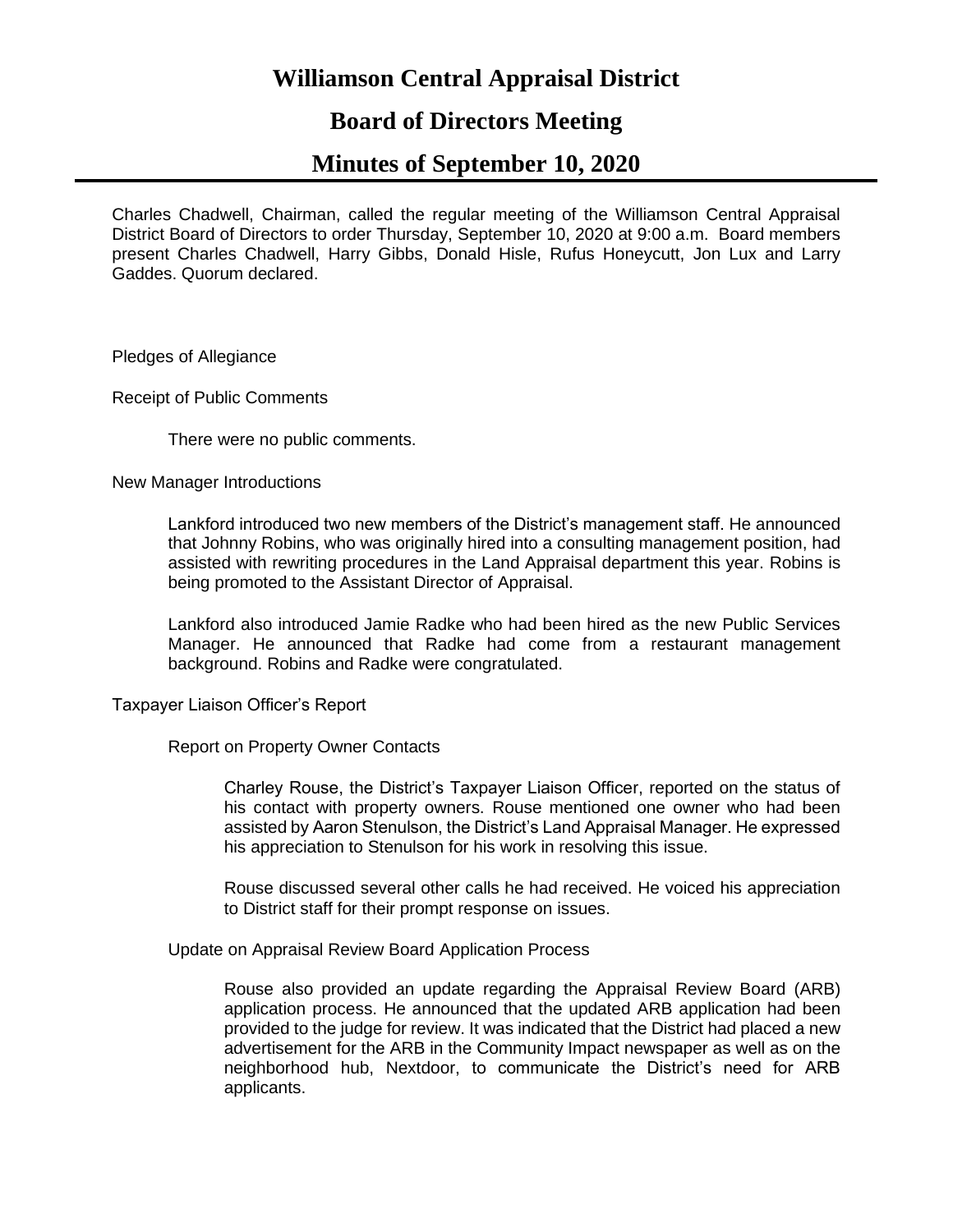## 2021 Budget Workshop

## Entity Budget Overview Meetings

Lankford, along with Deputy Chief Chris Connelly and Kimberly Gamboa, the District's Business/HR Manager visited with several of the District's largest entities regarding the District's budget. He announced that the 2021 budget had been very well received by the taxing units. Lankford indicated that during his meetings, he had mentioned the idea of the District possibly discussing a 3% merit salary increase.

## 2021 Budget Review

Lankford announced that he had removed QLess, the queuing software that had previously been presented to the Board, from the maintenance contracts budget category. This queuing software, which the District had begun utilizing during the Coronavirus pandemic, ended up proving to be very inflexible and therefore the District exercised its right to back out of the contract. Lankford announced that this had brought the total budget down to \$9,847,900 with a 2% merit raise. The 3% merit raise would bring the budget total to \$9,875,300 which is still below the proposed budget amount sent to the entities.

Lankford reviewed the entity salary survey. He indicated that the taxing units were proposing between a 2-3% raise. He expressed the excellent job done by staff in timely certifying the appraisal roll with the added challenge of the Coronavirus pandemic. Lankford expressed his recommendation that the District staff receive a 3% merit increase. He indicated that the District's budget must be approved by the Board of Directors by September 14<sup>th</sup>. Discussion followed.

Chadwell, who voiced his appreciation for what the District had done throughout the current crisis, mentioned that most schools would be needing to make budget cuts.

Public Hearing on 2021 Proposed Budget

Chadwell opened the public hearing on the 2021 proposed budget. The public hearing was closed.

## 2021-2022 Reappraisal Plan

Lankford announced that Chris Connelly, the District's Deputy Chief Appraiser, handled the reappraisal plan which is reviewed every two years as part of the Property Tax Code requirements.

Connelly reviewed the changes that had been made to the reappraisal plan. Lankford announced that Connelly had been complimented by several individuals at IAAO (International Association of Assessing Officers) regarding the online appeals training he had provided during the IAAO Conference.

Public Hearing on 2021-2022 Reappraisal Plan

Chadwell opened the public hearing on the 2021-2022 reappraisal plan. The public hearing was closed.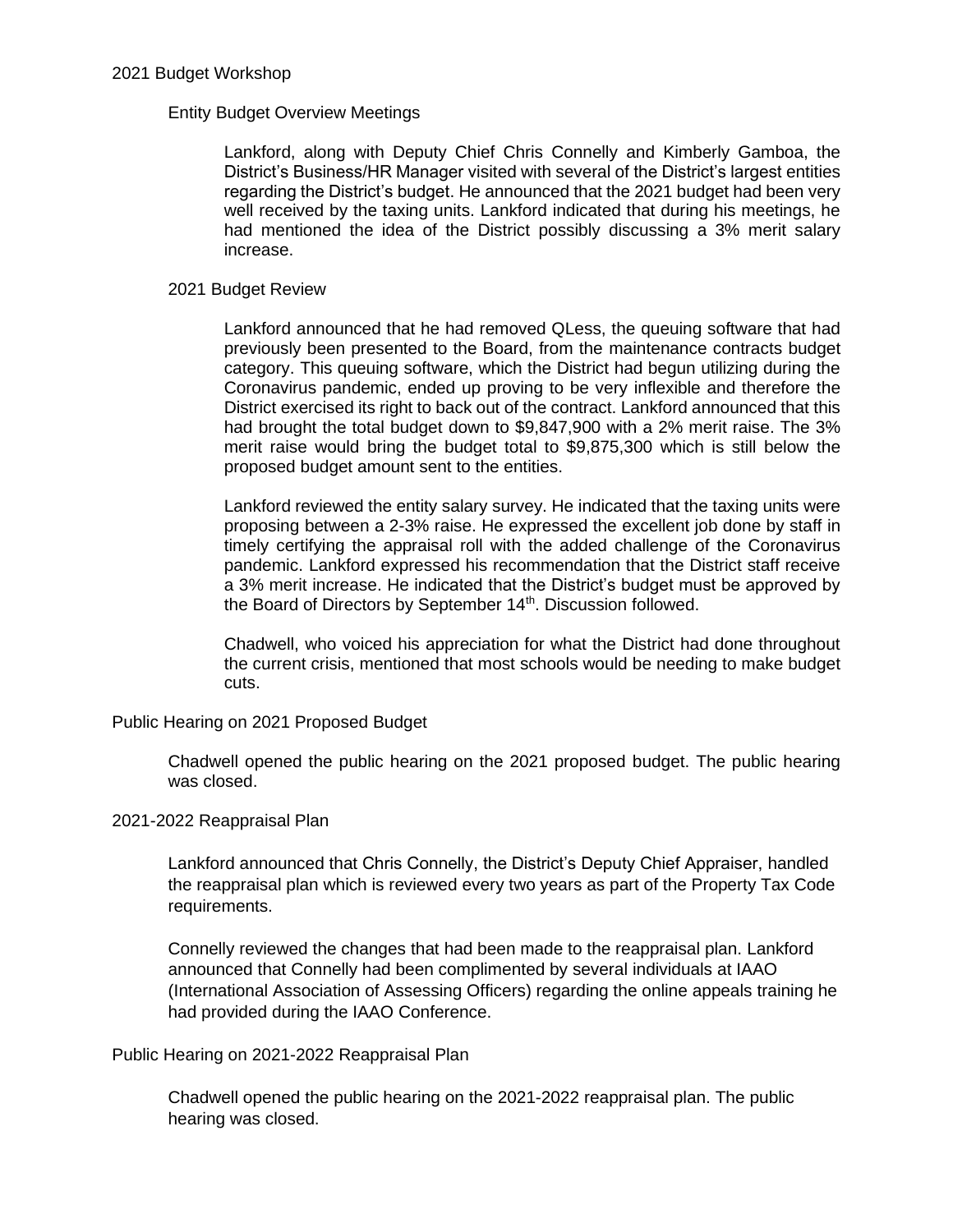Approval of 2021 Budget (Resolution #2020-03)

Hisle made a motion for approval of the 2021 budget as submitted with a 3% merit salary increase for employees for a total budget amount of \$9,875,300. Lux seconded. Discussion followed.

Gibbs inquired about the possibility of buying down the budget with reserve monies and requested an amendment to the motion.

Gibbs amended the motion to approve the 2021 budget with a 3% merit salary increase for employees for a total budget amount of \$9,875,300, utilizing the building reserve account for an additional buydown of \$27,400. Hisle seconded. Discussion followed.

Chadwell, who had expressed his appreciation for the District's hard work, wanted to remind the staff that, although this increase is able to be given this year, this type of increase may not be possible in the future. Gaddes voiced that the performance of the District team and organization was outstanding. He asked Lankford to share with staff that he was greatly appreciative of the work done to certify the roll timely. Lankford indicated that he would convey this message to District staff. The motion carried unanimously.

Approval of 2021-2022 Reappraisal Plan (Resolution #2020-04)

Hisle moved for approval of the Reappraisal Plan as submitted. Lux seconded. The motion carried unanimously. The Board thanked Connelly for his work.

# Tyler Assessment Connect Proposal

Lankford announced that K.C. McDade, the District's Director of Operations, was present to discuss Tyler Technologies Assessment Connect solution. McDade reminded members of Socrata, another similar product, that was presented to them a few years earlier. The District was invited to participate in an early adopter program; however, Socrata was out of reach financially. Assessment Connect has been tailored and made specific to appraisal districts. This product will allow data to be more discoverable as well as link directly with the District's appraisal software. Data tools and software will be updated and shared automatically across other appraisal districts. McDade announced that property owners would be able to utilize the data portal and download information.

Lankford indicated that the use of the Socrata software was originally going to cost around \$800,000, which local government offices could not afford. It was indicated that, if the District purchased this new software, set up and training would be provided for District staff. The clean-up of the data was discussed. It was also indicated that the data used for this product is constantly being updated by District staff and it would provide for internal and external consumption of data as well as maintain homestead audit information.

TrueRoll is a proactive exemption monitoring platform which would benefit the District by increased revenues and taxation equity, increased data access and automation of manual tasks, in addition to an immediate, significant return on investment.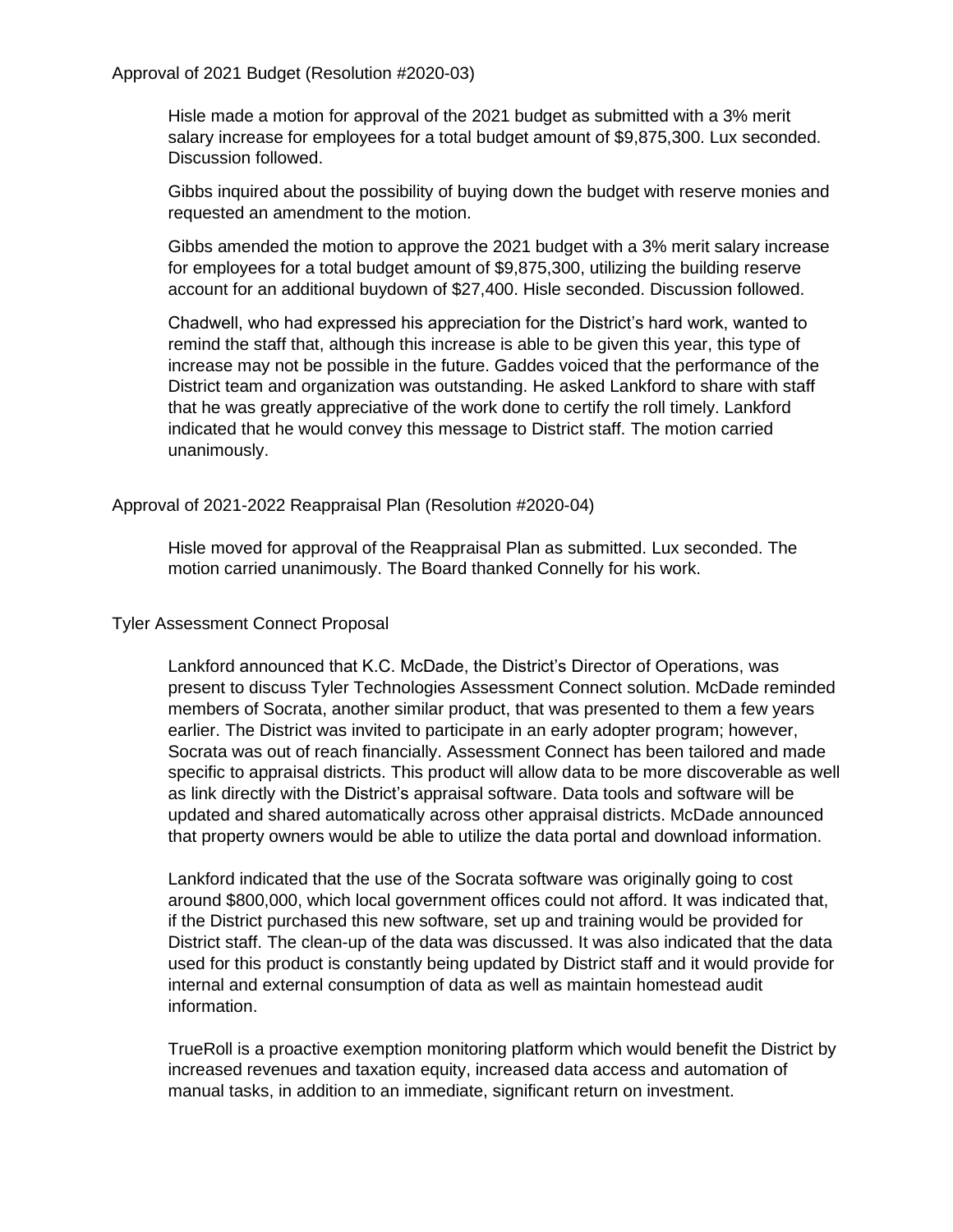Lankford announced that Tyler Technologies, who is pairing with TrueRoll would be providing this software at no additional cost. He indicated that if the Board decides to proceed, the proposal will incorporate three years total. The cost would be \$70,015 for the first year, \$50,565 for the second and \$58,100 for the third year. \$188,680 for 3-year total price. Lankford indicated that this amount was not included in the budget for 2021; however, the District has various reserve accounts that could be utilized. Lankford suggested paying the first-year amount of \$70,015 and then budgeting for this expense in future years, when the building will also be paid off. This contact would include all support, training, unlimited access to all data and unlimited education courses.

Hisle moved for approval of the Tyler Assessment Connect proposal as presented. Also utilizing \$70,015 out of the technology reserve account. Gibbs seconded. The motion carried unanimously.

## Coronavirus (COVID-19) Status Update

Emergency Funds Approval

Lankford indicated that the District had additional expenditures related to the Coronavirus this month that needed the Board's approval. He was happy to report that most of these funds had been approved for reimbursement with the County Commissioners Court utilizing the Cares Act funds.

Hisle made a motion to approve the previously spent emergency funds in response to needs brought by the COVID-19 (Coronavirus) outbreak. These funds were used to provide supplies for employees and the Appraisal Review Board. The total expenditure was \$10,071.34. Lux seconded. The motion carried unanimously.

#### Chief Appraiser Compensation Process & Timeline

Lankford reminded the Board that the Chief Appraiser evaluation and process would be included on their agenda until their November meeting. Gaddes announced that he had sent a data request to appraisal districts throughout the state on the behalf of the Board. Gaddes requested data regarding their operations and Chief Appraiser salaries. This item will be discussed further at the October Board meeting. No motion was made.

#### Chief Appraiser Review Questions

Lankford announced that the Chief Appraiser review questions had been revised several years ago. He indicated that they had been provided to the Board in case of any requested changes. The Board discussed the need for setting a meeting date to discuss the Chief Appraiser salary. No changes were requested to the Chief Appraiser review questions and therefore no motion was made.

#### Employee Holiday Approval

Lankford announced that the District, unlike the County office, likes to have set days off for staff, as opposed to floating holidays. He discussed possible additional holidays for District employees. He mentioned the Wednesday before Thanksgiving and the Tuesday after Labor Day.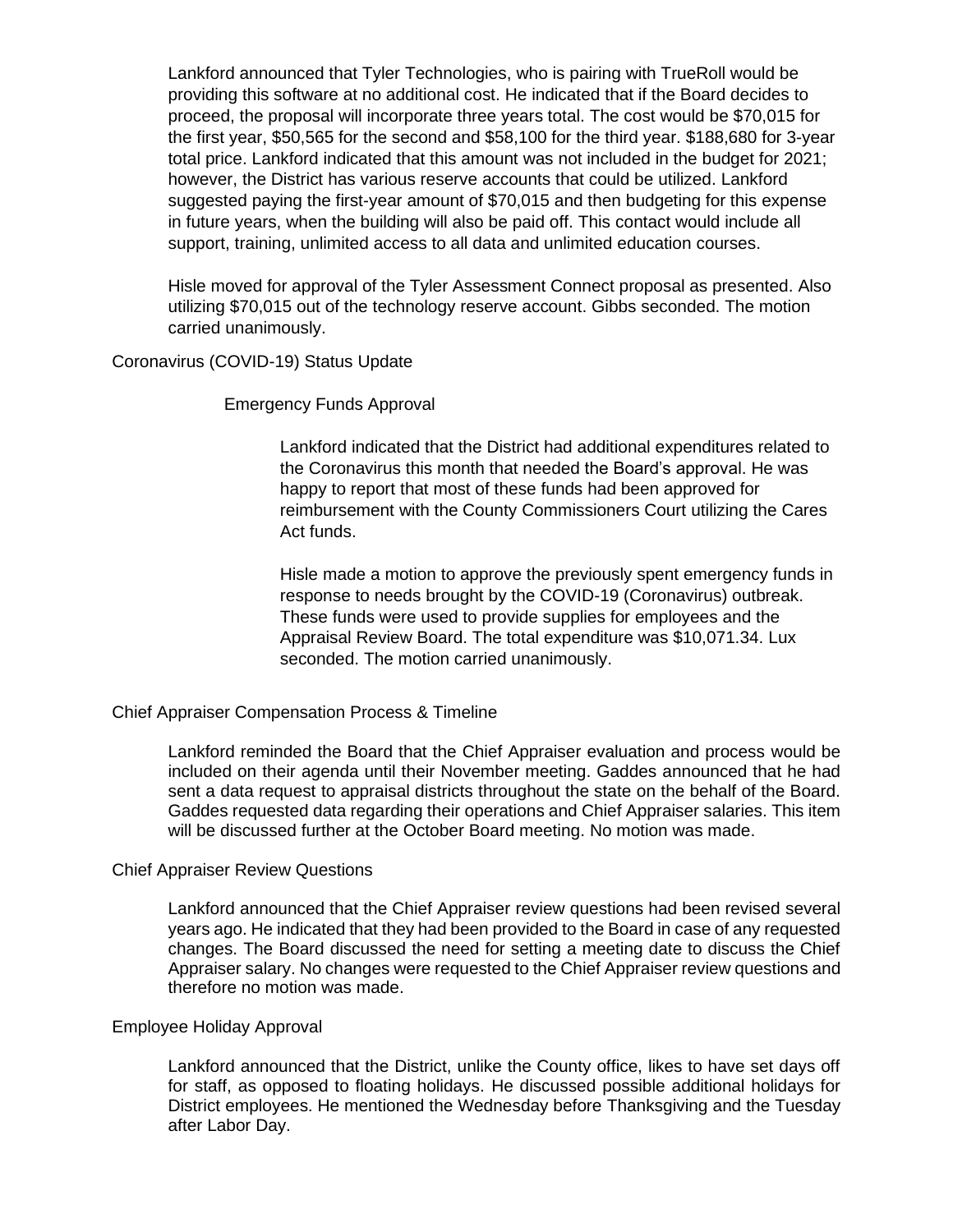Hisle moved to adopt the District's holidays as presented. Lux seconded. The motion carried unanimously.

## Consent / Possible Action Items

*The consent agenda includes non-controversial and routine items that the Board may act on with one single vote. Any Board member may pull any item from the consent agenda in order that the Board discuss and act upon it individually as part of the regular agenda.*

#### Consent Agenda Items:

Approval of Minutes of the Board of Directors for the regular meeting – July 9, 2020

Monthly Financials

Quarterly Investment Report

Quarterly Taxing Unit Payments

Hisle made a motion to approve the consent agenda (items XII. A-D) as presented. Gibbs seconded. The motion carried unanimously.

The June and July 2020 financials and expenditures were reviewed and filed for audit.

### Chief Appraiser's Report

Tax Rate Website Update

Lankford displayed and discussed the tax rate website. Gaddes announced that the tax office would be handling the export of comments received; forwarding these comments to each individual taxing unit who will then share with their governing bodies before they make decisions on setting tax rates.

Lankford indicated that next year the tax estimate would be removed from the appraisal notice and that location will be replaced with this website information.

#### Property Owner Surveys

Lankford discussed the two versions of the property owner surveys that were provided to the Board members. The first version pertains to the virtual hearings that were conducted by the District during the pandemic. The second version represents the property owner surveys from those who visited the District's office in-person. Lankford announced that appraisers and Public Services personnel are able to view their individual results and additional training is provided as needed.

Chadwell commented on his appreciation of the great feedback and felt the comments were in line with what was seen in the past.